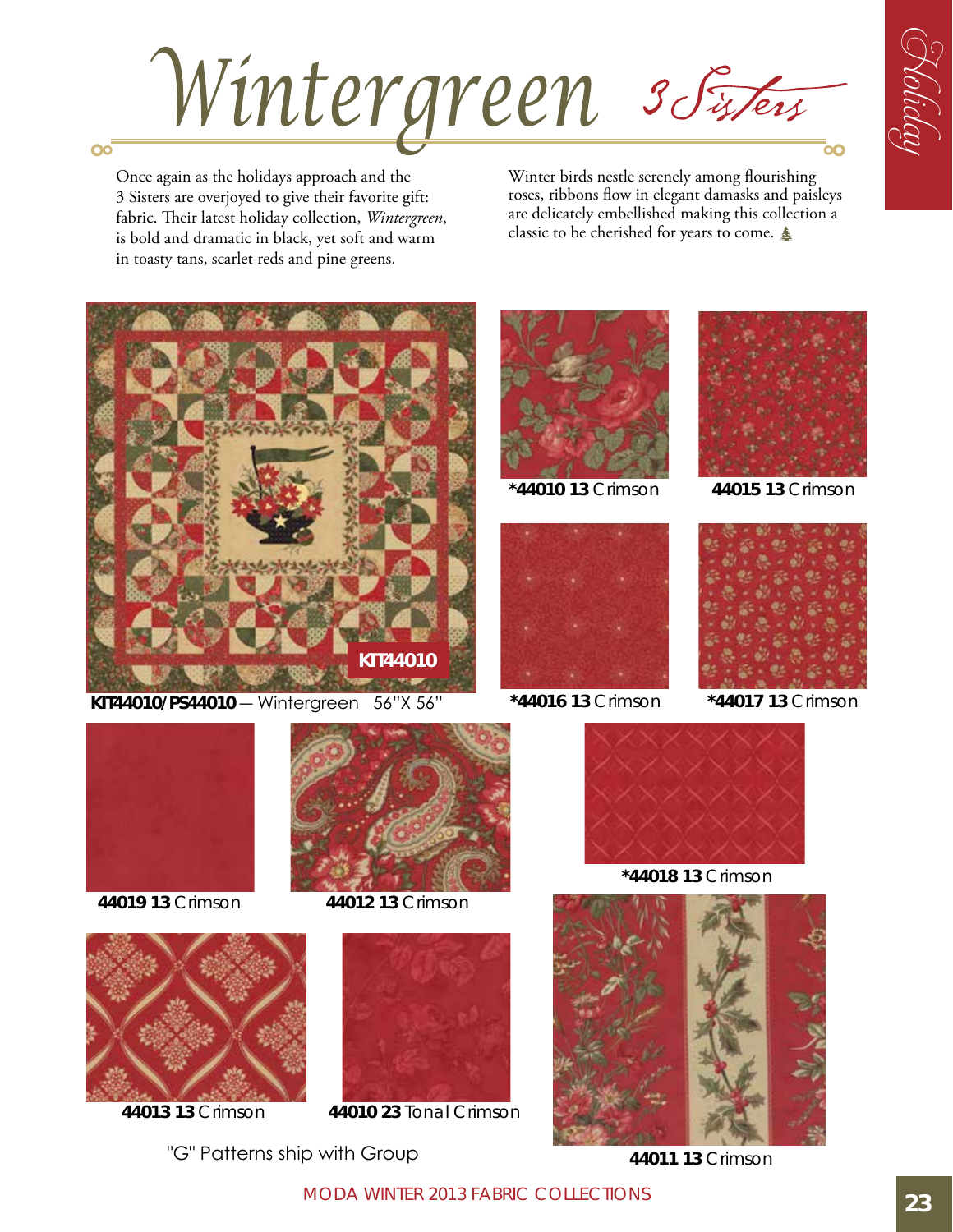



**\*44016 12** Ebony



**44017 12** Ebony



**44019 12** Ebony



**\*44012 12** Ebony



**\*44011 12** Ebony **\*44015 12** Ebony



**\*44018 12** Ebony **44014 12** Ebony







**\*44010 22** Tonal Ebony



**\*44010 12** Ebony



**44019 15** Holly Leaf



**\*44015 15** Holly Leaf







**44018 15** Holly Leaf **\*44016 15** Holly Leaf



 **\*44012 15** Holly Leaf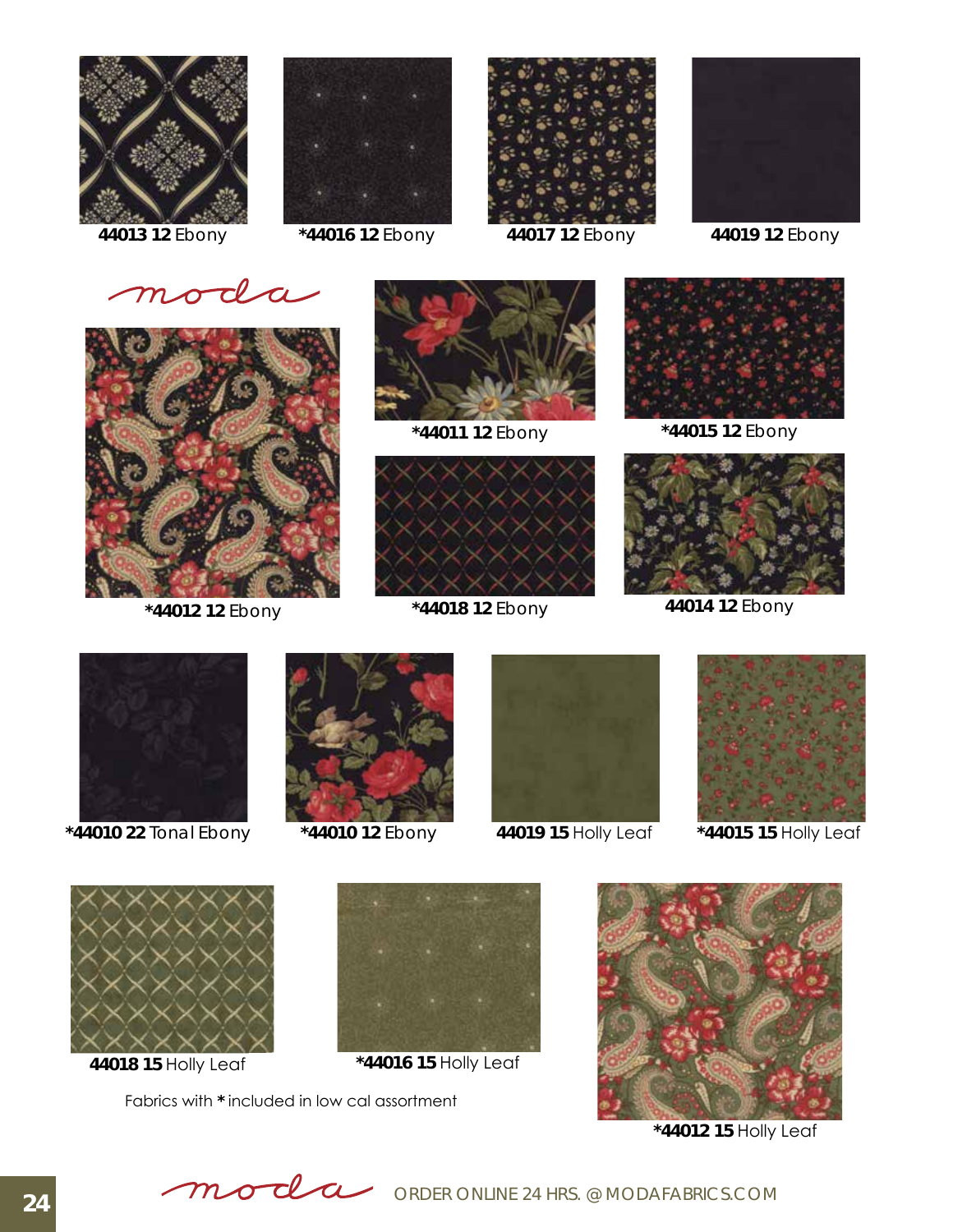

**44010 15** Holly Leaf



**\*44014 15** Holly Leaf



**\*44015 11** Linen



**\*44013 11** Linen **44010 11** Linen



**\*44010 25** Tonal Holly Leaf



**44017 11** Linen



**44019 11** Linen



**44018 11** Linen





**44017 25** Linen Holly Leaf



**\*44014 11** Linen



**CHD 1228 or CHD 1228G**  Prairie Christmas 82"X 94"

moda





**\*44010 21** Tonal Linen

**MODA WINTER 2013 FABRIC COLLECTIONS**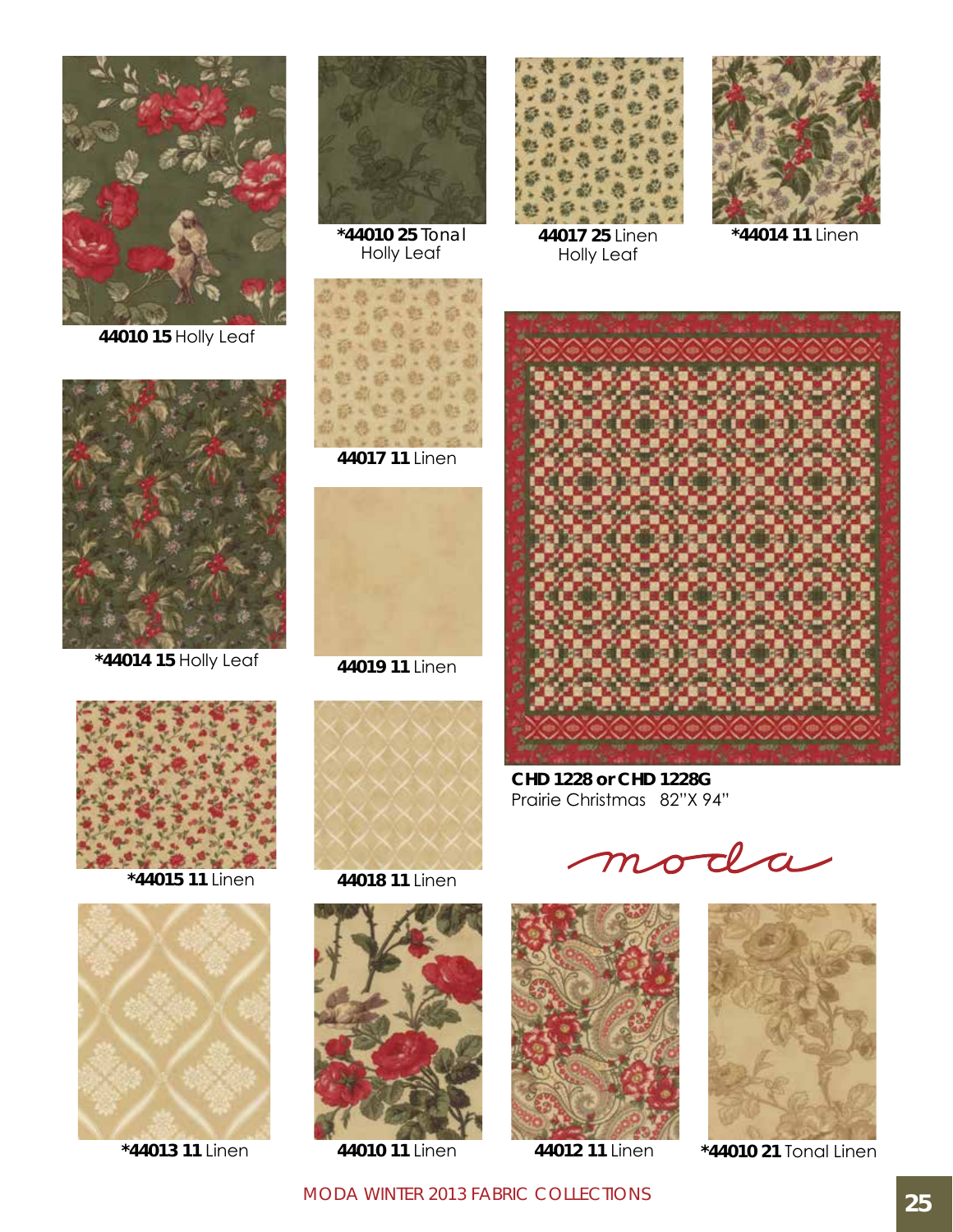

**44011 11** Linen

# Pattern by This and That Pattern Co. - TT Pattern by This and That Pattern Co. - TT

**TT BK242 or TT BK242G**― Cottage Cozy 66"X 66"

 $\sigma$ da  $m$ 



**CHD 1229 or CHD 1229G** ― Sleigh Ride 50"X 50"

**11083 23** Crimson

**11083 21** Linen



**11083 25** Holly Leaf



*108" Quilt Backs*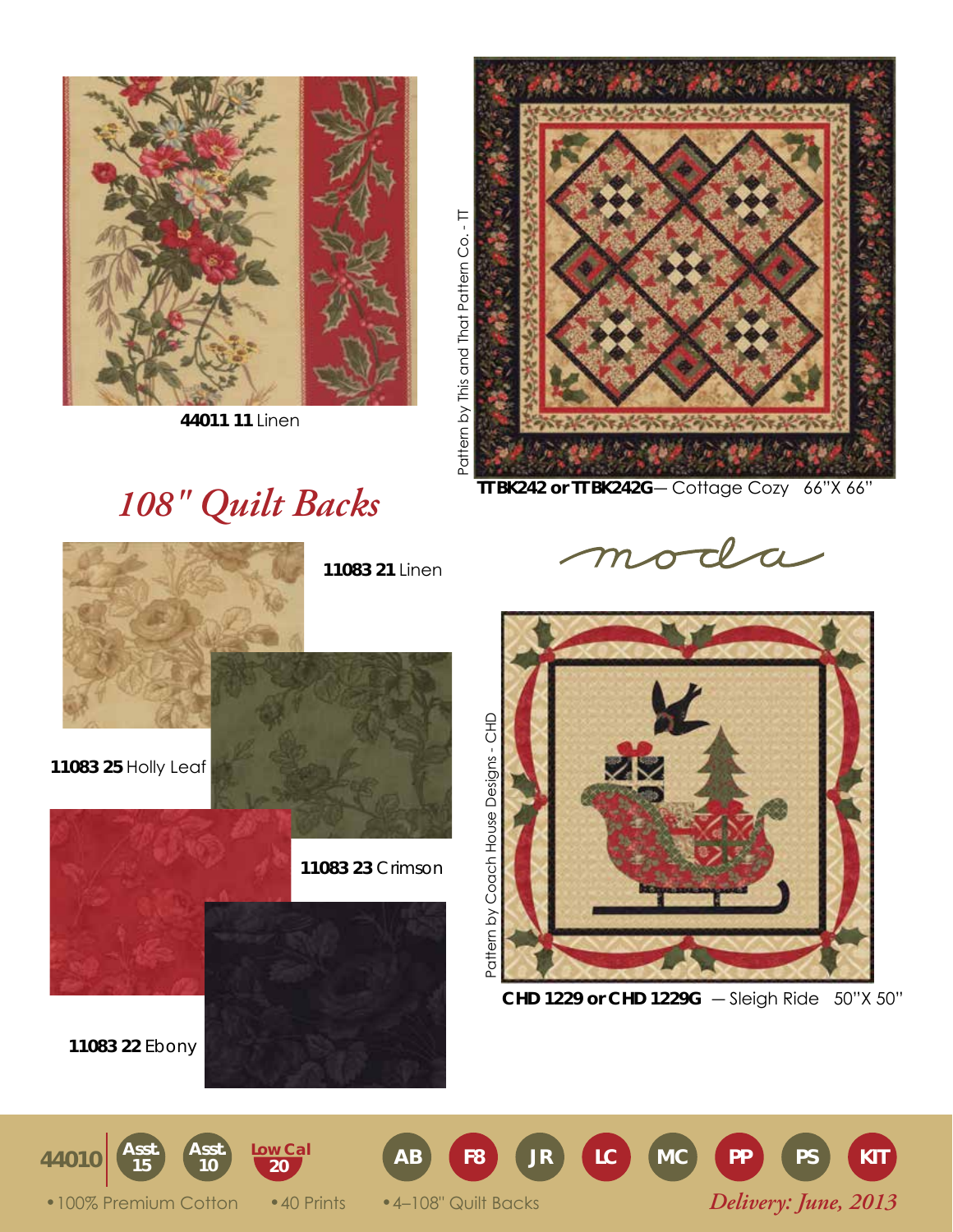# 3 Fisters Wintergreen Patterns & Yardage

| Yardage                 |                                     |          | 1Q            | 10 Qs                       |
|-------------------------|-------------------------------------|----------|---------------|-----------------------------|
| Fat 8s $(7)$            |                                     |          | F8            | $1\frac{1}{4}$              |
| 1006 32                 | 44016 15                            |          |               | 44018 13 44018 12           |
| <b>44010 22</b>         | 4401025                             | 44017 13 |               |                             |
| FOS(14)                 |                                     |          | $\frac{1}{4}$ | $2\frac{1}{2}$              |
| 44010 13                | 44016 13                            | 44010 25 |               | 44015 15                    |
| 44010 23                | 44017 13                            |          |               | 44012 15 44016 15           |
| 44012 13                | 44018 13                            |          |               | 44014 15 44018 15           |
| 44015 13                | 44010 15                            |          |               |                             |
| Third Yards (5)         |                                     |          |               | $\frac{1}{3}$ $\frac{3}{3}$ |
|                         | 44010 21 44014 11 44017 11 44019 11 |          |               |                             |
|                         |                                     |          |               |                             |
|                         | Five Eighth Yards (5)               |          | $\frac{5}{8}$ | $6\frac{1}{4}$              |
|                         | 44015 13 44015 11 44017 25 44018 11 |          |               |                             |
| <b>Assorted Yardage</b> |                                     |          | 10            | <b>10Qs</b>                 |
| 44011 13                | border & bind                       |          | $\mathbf{1}$  | 10                          |
| 44014 15                | outer border $1\frac{1}{8}$         |          |               | $11\frac{1}{4}$             |
| 44019 11                | app. bkgd.                          |          | $\frac{2}{3}$ | $6\frac{2}{3}$              |



moda

### **Prairie Christmas 82"x94"** Coach House Designs – CHD **CHD 1228 or CHD 1228G**

| Yardage  |                  | 1Q             | 10 Qs           |
|----------|------------------|----------------|-----------------|
| 44010-13 | <b>Blks/Brdr</b> | $2^{3}/_{4}$   | $27\frac{1}{2}$ |
| 44010-25 | <b>Blocks</b>    | $\frac{1}{2}$  | 5               |
| 44013-13 | <b>Border</b>    | $\frac{3}{4}$  | $7\frac{1}{2}$  |
| 44015-13 | <b>Blocks</b>    | $1\frac{3}{8}$ | $13\frac{3}{4}$ |
| 44015-15 | <b>Blocks</b>    | 1              | 10              |
| 44017-25 | <b>Blocks</b>    | $1\frac{1}{2}$ | 15              |
| 44018-11 | <b>Blocks</b>    | $1\frac{3}{4}$ | $17\frac{1}{2}$ |
| 44019-15 | Brdr/Bind        | $1\frac{1}{4}$ | $12\%$          |